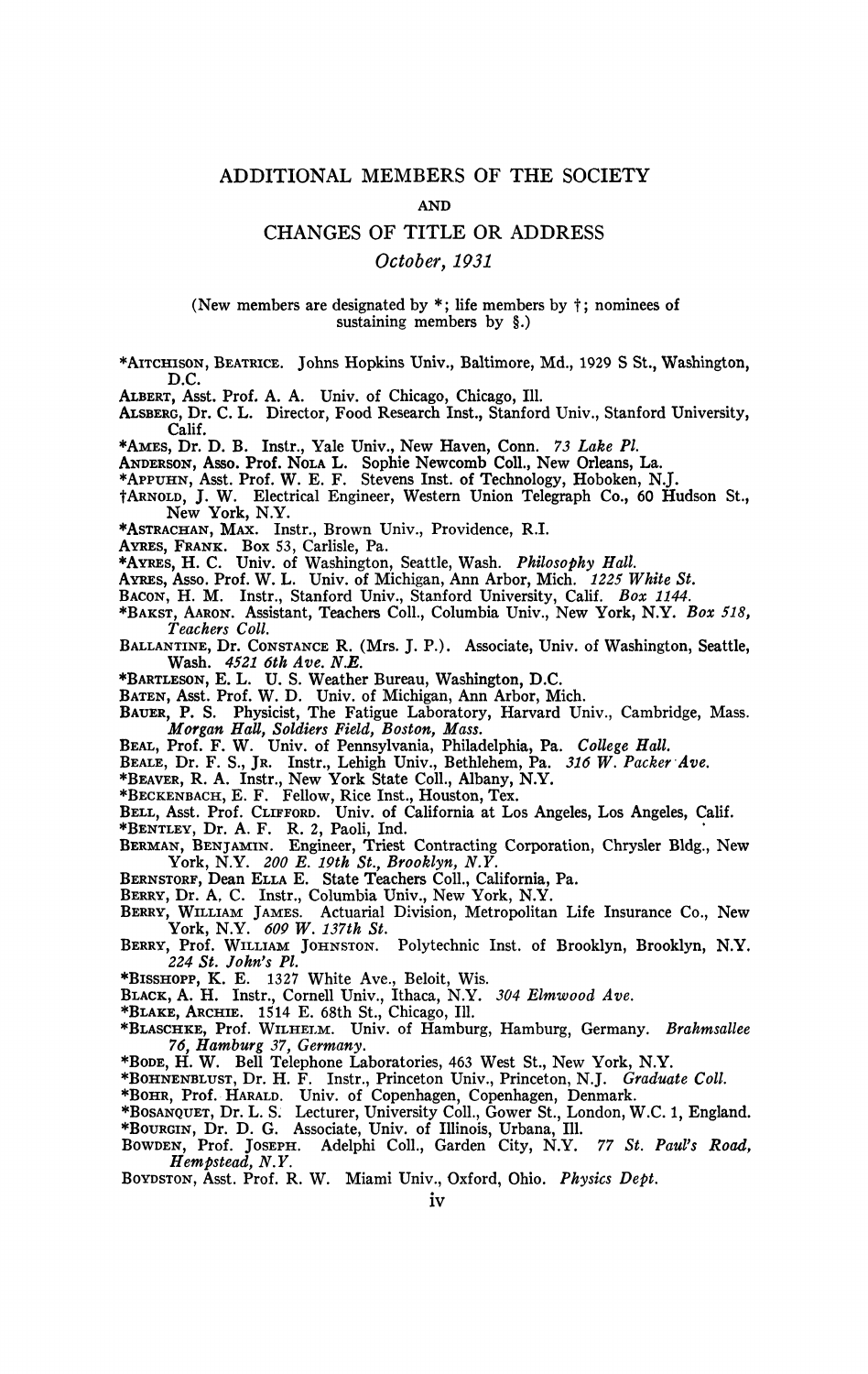**BRAMBLE, Prof. C. C. Mechanics Postgraduate School, U. S. Naval Academy, Annapolis, Md.** *145 Fifth St*  **BREIT, Prof. GREGORY. New York Univ., University Heights, New York, N.Y.** *Physics Dept.*  **\*BRISTOW, Dr. LEONARD. Instr., Univ. of Illinois, Urbana, 111.** *360 Math. Bldg.*  **•BRITTON, JACK. Instr., Univ. of Colorado, Boulder, Colo.** *1145 Pennsylvania Ave.*  **BRIXEY, Asst. Prof. J. C. Univ. of Oklahoma, Norman, Okla.** *417 Elm St.*  **•BROWN, D. M. Univ. of Illinois, Champaign, 111.** *Room 160, Math Bldg.*  BROWNE, Asso. Prof. E. T. Univ. of North Carolina, Chapel Hill, N.C. 730 E. Frank-<br>lin St. *lin St.*  **BROWNSTEIN, BENJAMIN. Mechanical Engineer. 517 4th St., Ellwood City, Pa. •BRUTON, Asso. Prof. G. S. Univ. of the South, Sewanee, Tenn. BUCK, Prof. THOMAS. Univ. of California, Berkeley, Calif.** *Faculty Club.*  **BURINGTON, Dr. R. S. Instr., Case School of Applied Science, Cleveland, Ohio.** *3417 Beechwood Ave., Cleveland Heights, Ohio.*  BUSHEY, Asst. Prof. J. H. Hunter Coll., New York, N.Y. **BUSHEY, ASST. 1101.** J. H. Hunter Coll., New York, N.Y.<br>Catens Dr S S Instr Lebigh Huiv Rethlehem Pa **CAMERON R. H. J. Instr., Lehigh Univ., Detinement, Pat. CARLITZ, Dr. LEONARD.** Univ. of Pennsylvania. Philadelphia. Pa. \*Carlson, J. A. Associate, Univ. of Washington, Seattle, Wash. \*CARPENTER, P. N. Assistant, Univ. of Washington, Seattle, Wash. 4722 18th Ave. CARROLL, Asso. Prof. EVELYN T. Wells Coll., Aurora, N.Y. CHACE, Dr. A. B. Chancellor, Brown Univ., Providence, R.I. 99 Power St. CLARK, J. A. Instr., Coll. of Liberal Arts and Sciences, Temple Univ., Philadelphia, Pa. \*CLEARY, MARY F. 1456 Tremont St., Boston, Mass. \*CLEVELAND, Dr. C. M. Adjunct Prof., Univ. of Texa **•COHEN, Asst. Prof. L. W.** Univ. of Kentucky, Lexington, Ky. \*COLBERT, D. J. Instr., Brown Univ., Providence, R.I. 26 Stanwood St. **•COLE, NANCY.** Instr., Wells Coll., Aurora, N.Y.<br>Collection Collection Collection St. **26 St.** 26 St. **26 St.** 26 St. **26 St.** 26 St. 26 St. 26 St. 26 St. 26 St. 26 St. 26 St. 26 St. 26 St. 26 St. 26 St. 26 St. 26 St. 26 **COLLIER, DT. MYRTIE.** 320<sup>72</sup> N. Alexandria Av **COMENETZ, GEORGE.** 2470 WEDD AVE., BIODX, IV.Y.<br>\*Confident F. C. A. 212 During Ave., Williamster, W **•COMFORI, E. G. A.** 612 FRANC AVE., WHITELLE, I.L.<br>Contribute D. D. 24 N. 10th Ct. Morrorly N.Y. **CONKLING, K. I.** Of IV. TOM St., IVEWAIK, IV.J.<br>Contruitional N. D. Associate, Huise of Lewis Journ. CONKWRIGHT, IV. D. Associate, CHIV. Of TOWA, TO<br>CONWELL DE C. M. St. Daul's School. Concord **CONKWRIGHT, N. B. Associate, Univ. of Iowa, Iowa City, Iowa.** *127 Physics Bldg.*  **COLE, ITON. ITT. EXERCIC CON, MEDICIN, CINO.**<br>\*COPENHAGEN HELEN M. Teaching Fellow Univ. of V **COREY, S. A.** 1079 W. 23rd St., Des Moines, Jowa **•COPENHAGEN, HELEN M. Teaching Fellow, Univ. of Washington, Seattle, Wash.**  \*CRAIG, Dr. A. T. Instr., Univ. of Iowa, Iowa City. 1 CRAIG, H. V. Adjunct Prof., Univ. of Texas, Austi \*CULVER, Asso. Prof. M. M. Univ. of Pittsburgh, Pittsburgh, Pa. 103 Alu CURJEL, H. W. Illinois Life Insurance Co., Chicago, Ill. 1212 Lake Shore Drive. \*CURLEE, Prof. A. T. Salem Coll., Winston-Salem, N.C. **CURRIER, Dr. A. E. Instr., Harvard Univ., Cambridge, Mass. 36 Conant Hall.** CURTIS, Dr. H. D. Director of Observatory, Univ. of **CURRIER, Dr. A. E. Instr., Harvard Univ., Cambridge, Mass.** *36 Conant Hall.*  DANTZIG, Asso. Prof. TOBIAS. Univ. of Maryland, College Park, Md. 1489 Newton St., *Washington, D.C.* DARLING, F. W. Associate Mathematician, U. S. Coast and Geodetic Survey, Washington, D.C. **\*DAWKINS, W. S. 3310 Carlisle Ave., Baltimore, Md. ton, D.C.**  \*DIETZOLD, R. L. Research Engineer, Bell Telephone L **Fig. 8. S. S. W. S. Eq. 2. University of Cincinnati, Ohio. Properties** \*DIx, Dr. C. H. Instr., Rice Inst., Houston, Tex. **York, N.Y.**  \*Doo**B**, J. L. Harvard Univ., Cambridge, Mass. DOERMART, Dr. H. L. Instr., Williams Coll., Williamstown, Mass. Faculty Club. **DOWNING, Prof. H. H. Univ. of Kentucky, Lexin DORWART, Dr. H. L. Instr., Williams Coll., Williamstown, Mass.** *Faculty Club.*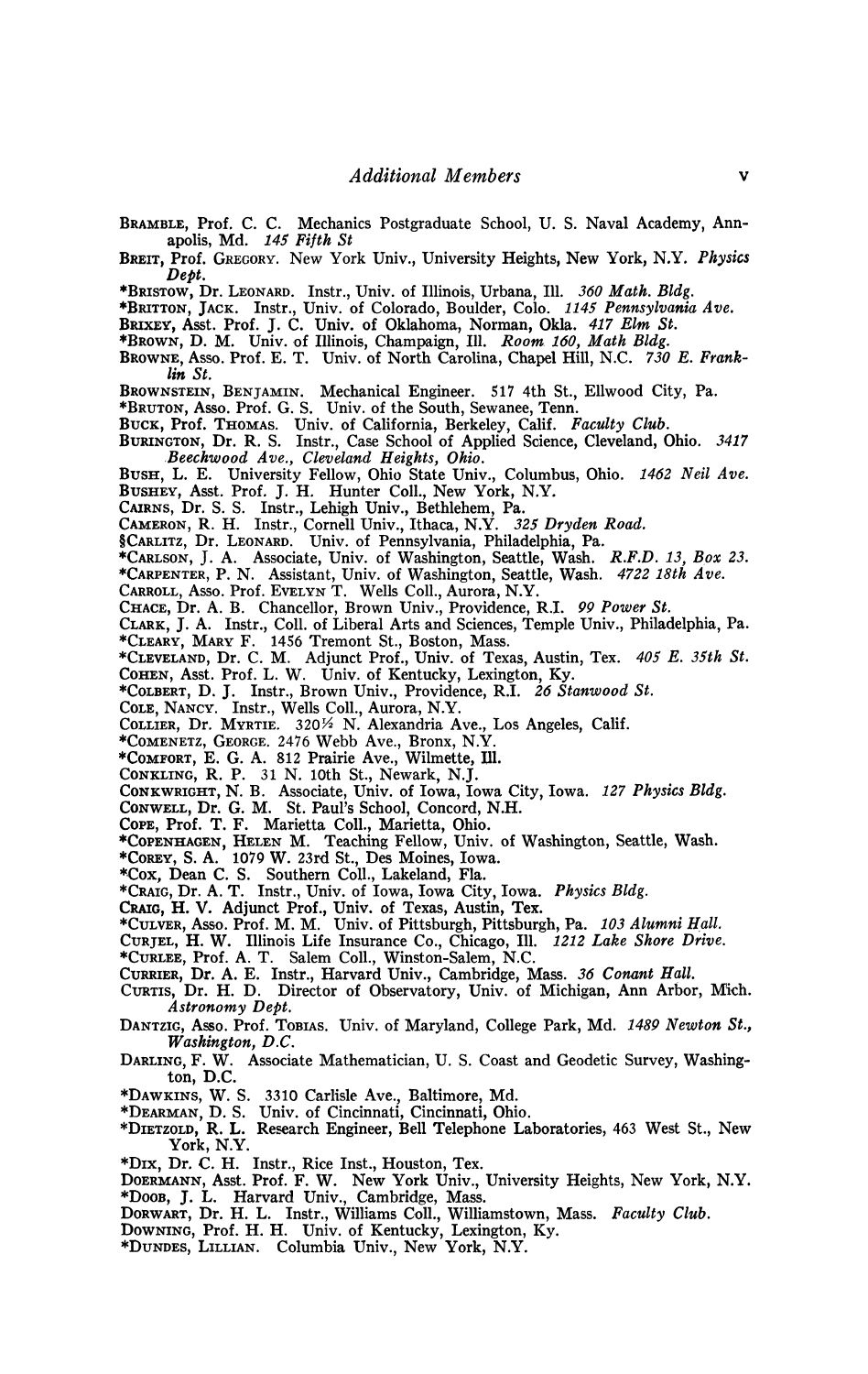- D'UNGER, V. C. Reinsurance Dept., Lincoln National Life Insurance Co., Ft. Wayne, Ind. *910 W. Berry St.*
- \*DUNN, R. B. Instr., Yale Univ., New Haven, Conn. *34 N. Sheffield Hall.*
- \*DURAND, M. A. Assistant, Columbia Univ., New York, N.Y. *135 Oak St., Brooklyn, N.Y.*
- DUREN, Asst. Prof. W. L., JR. Tulane Univ., New Orleans, La.
- \*DYER, J. K. 1007 Yale Station, New Haven, Conn.
- \*EDMONDSON, R. A. Wiley Coll., Marshall, Tex.
- EIDE, MARGARET C. (Mrs. R. B.) Instr., State Teachers Coll., River Falls, Wis. *308 S. Second St.*
- ELDER, Dr. J. D. Instr., Univ. of Michigan, Ann Arbor, Mich.
- \*EWING, G. M. Instr., Univ. of Missouri, Columbia, Mo.
- •FAITH, E. L. Missouri State Life Insurance Co., St. Louis, Mo.
- \*FAULKNER, Prof. DONALD. Stetson Univ., Deland, Fla.
- FISK, Dean N. C. Itasca Junior Coll., Coleraine, Minn.
- FLANDERS, Asst. Prof. D. A. New York Univ., New York, N.Y. *Box 134, University Heights Station.*
- FLEISHER, Asst. Prof. EDWARD. Brooklyn Coll., Brooklyn, N.Y. *1068 Park PI.*
- FLEXNER, Dr. W. W. Lecturer, Bryn Mawr Coll., Bryn Mawr, Pa.
- FOSTER, Dr. A. L. International Research Fellow. Univ. of Göttingen, Göttingen, Germany.
- FOSTER, Prof. M. C. Wesleyan Univ., Middletown, Conn. *5 Long Lane.*
- \*FRANCIS, B. H. Bell Telephone Laboratories, 463 West St., New York, N.Y.
- •FRASER, Prof. PETER. Univ. of Bristol, Bristol, England.
- FREY, E. U. Structural Engineer. 2805 Bainbridge Ave., New York, N.Y.
- FULLER, K. G. Instr., Long Island Univ., Brooklyn, N.Y.
- GAGE, Asst. Prof. W. H. Victoria Coll., Victoria, British Columbia, Canada.
- GARVER, Asso. Prof. RAYMOND. Univ. of California at Los Angeles, Los Angeles, Calif.
- GAVETT, ASSO. Prof. G. I. Univ. of Washington, Seattle, Wash. *4105 55th Ave. N.Ê.*
- GEHMAN, Prof. H. M. Univ. of Buffalo, Buffalo, N.Y. *163 Winspear Ave.*
- GERGEN, Dr. J. J. Instr., Harvard Univ., Cambridge, Mass.
- GLASHAN, Dr. J. S. C. 77 Machareu St., Ottawa, Canada.
- GOLDBERG, MICHAEL. Engineer, Bureau of Ordnance, U. S. Navy Dept., Washington, D.C. *2816 Connecticut Ave.*
- •GOLDSWORTHY, Asst. Prof. E. C. Univ. of California, Berkeley, Calif. *24 Wheeler Hall.*
- GRAVES, Asso. Prof. L. M. Univ. of Chicago, Chicago, 111. *Eckhart Hall.*
- GRIFFITHS, Asst. Prof. Lois W. Northwestern Univ., Evanston, 111.
- GROVE, Dr. C. C. School of Business, Coll. of the City of New York, New York, N.Y. *143 Milbourn Ave., Baldwin, N.Y.*
- HALL, F. C. Apt. 9B, 434 W. 120th St., New York, N.Y.
- •HALL, MARSHALL. 942 Yale Station, New Haven, Conn.
- \*HALLER, MARY E. Teaching Fellow, Univ. of Washington, Seattle, Wash.
- •HARRY, C. H. Johns Hopkins Univ., Baltimore, Md. *P.O. Box 354.*
- •HARSHBARGER, Prof. FRANCES. Constantinople Woman's Coll., Istanbul, Turkey. *Galata P.O., Box 39.*
- •HATCHER, ASSO. Prof. T. W. Virginia Polytechnic Inst., Blacksburg, Va. *Box 476.*  HAWKS, Prof. LENA J. Georgia State Woman's Coll., Valdosta, Ga.
- •HEFNER, R. A. Instr., Georgia School of Technology, Atlanta, Ga.

•HEMENWAY, Asst. Prof. L. D. Simmons Coll., Boston, Mass. *300 The Fenway.* 

- HEMPSTEAD, J. C. Instr., Iowa State Coll., Ames, Iowa.
- HENDERSON, ROBERT. Vice-Pres. and Actuary, Equitable Life Assurance Society of the U.S., 393 7th Ave., New York, N.Y.
- •HERGET, PAUL. Univ. of Cincinnati, Cincinnati, Ohio.
- HESS, Prof. G. W. Howard Coll., Birmingham, Ala. *8009 Berney Ave.*
- HICKEY, Prof. DEBORAH M. Mississippi Delta State Teachers Coll., Cleveland, Miss.
- §HILDEBRANDT, Asst. Prof. E. H. DePauw Univ., Greencastle, Ind.
- HILLS, E. J. Instr., Los Angeles Junior Coll., Claremont, Calif. *855 N. Vermont Ave., Hollywood, Calif.*
- •HODGKINS, ASSO. Prof. H. G. George Washington Univ., Washington, D.C.
- HOLLCROFT, Prof. T. R. Wells Coll., Aurora, N.Y. *Care of Brown, Shipley & Co., 123 Pall Mall, London, England.*
- HOPKINS, Dr. CHARLES. Associate, Univ. of Illinois, Urbana, 111.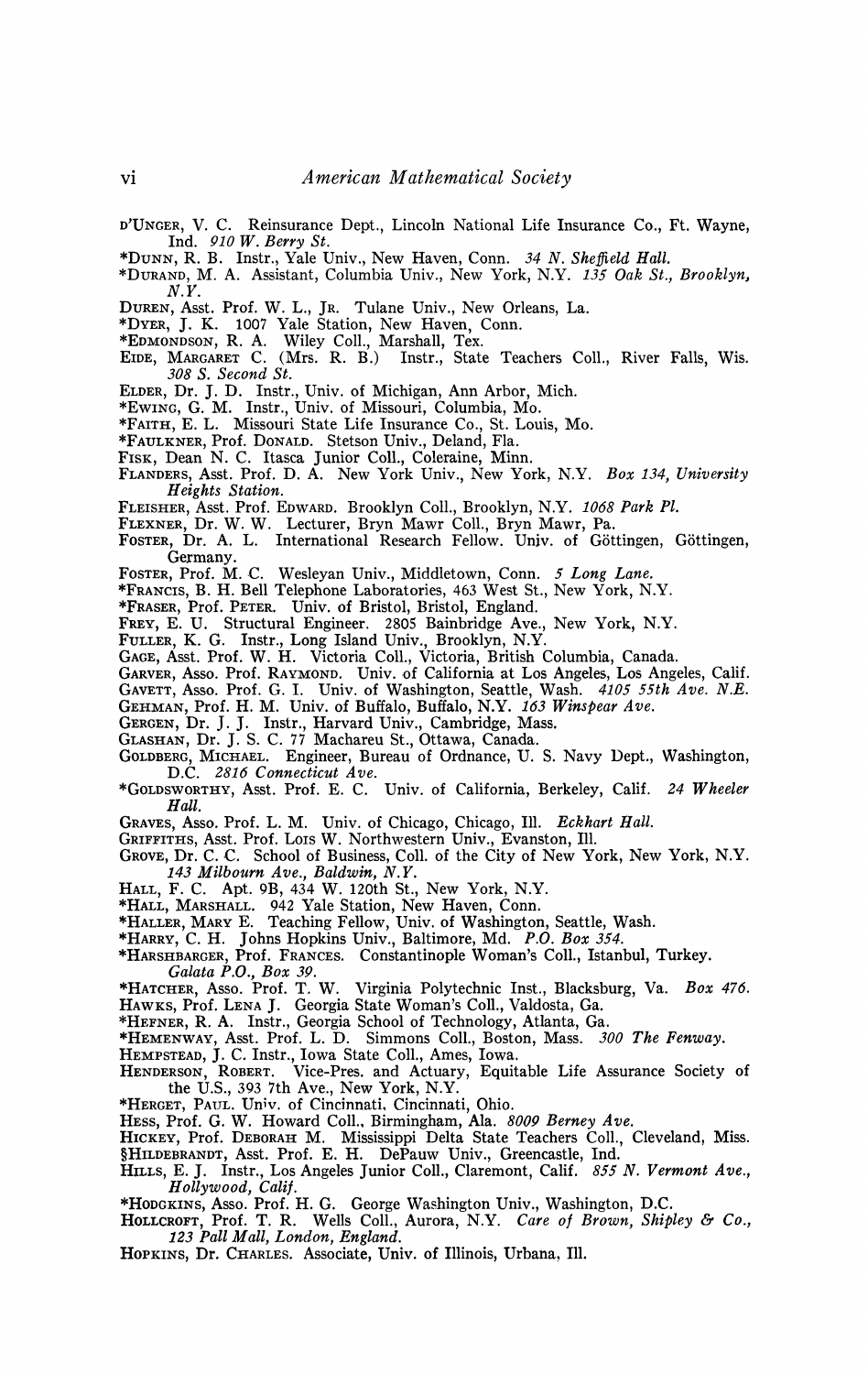\*HOPPER, GRACE M. 40 Morningside Ave., New York, N.Y.

HORFORD, Prof. H. M. Univ. of Arkansas, Fayetteville, Ark.

HORNBERGER, H. J. Actuary, Great Northern Life Insurance Co., Chicago, 111. *110 S. Dearborn St.* 

HOTELLING, Prof. HAROLD. Columbia Univ., New York, N.Y.

HOUSEHOLDER, Asst. Prof. A. S. Washburn Coll., Topeka, Kan.

HUBERT, ASSO. Prof. W. G. Coll. of the City of New York, New York, N.Y.

\*HUGHES, Asst. Prof. H. K. Purdue Univ., Lafayette, Ind. *617 Dodge St., W.* 

*Lafayette, Ind.* 

HULL, Prof. DANIEL. Univ. of Notre Dame, Notre Dame, Ind. *Physics Dept.* 

HUME, Pres. ALFRED. Branham and Hughes Military Academy, Spring Hill, Tenn.

HURRY, Prof. J. A. Physics Dept., San Antonio Junior Coll., San Antonio, Tex.

\*HUTCHERSON, Prof. W. R. Berea Coll., Berea, Ky.

\*JOHNSON, EVAN, JR. Assistant, Pennsylvania State Coll., State College, Pa. *University Club.* 

JOHNSON, Prof. MYRA I. Southern Coll., Petersburg, Va.

JOHNSTON, ASSO. Prof. F. E. George Washington Univ., Washington, D.C. *815 Connecticut Ave.* 

Kamering Assistant, American Telephone and Telegraph Co., New York, N.Y.

KARELITZ, Asso. Prof. GEORGE. Columbia Univ., New York, N.Y. *Engineering Dept.* 

\*KAVANAGH, A. J. Gunnery School, Washington, Conn. *203 Pearl St., Rutland, Vt.*  KAWAGUCHI, Prof. AKITSUGU. Hokkaido Imperial Univ., Sappon, Japan. *Faculty of* 

*Science.* 

KEELER, C. A. 2147 Russell St., Berkeley, Calif.

KENNELLY, Prof. Emeritus A. E. Harvard Univ., Cambridge, Mass.<br>\*KENNEY, J. F. Instr., Northwestern Univ., Evanston, Ill. 312 Swift Engineering \*KENNEY, J. F. Instr., Northwestern Univ., Evanston, Ill. *Bldg.* 

\*KEVITZKI, Dr. JACOB. Sterling Research Fellow. Yale Univ., New Haven, Conn.

KIANG, Prof. TSAI-HAN. Peking National Univ., Peiping, China.

§KIMBALL, A. L. Research Physicist, General Electric Co., Schenectady, N.Y.

KIMBALL, S. H. Instr., Univ. of Pennsylvania, Philadelphia, Pa.

KLEIN, ROSE. 226-8 E. 14th St., New York, N.Y. KORMES, MARK. Asst. Actuary, Compensation Insurance Rating Board, 370 Seventh Ave., New York, N.Y.

KRATHWOHL, Prof. W. C. Armour Inst, of Technology, 33d and Federal Sts., Chicago, 111.

KUSNER, J. H. Assistant, Univ. of Pennsylvania, Philadelphia, Pa. *College Hall.* 

LAMBERT, W. D. Senior Mathematician, U. S. Coast and Geodetic Survey, Washington, D.C.<br>LAMPLAND, C. O.

Astronomer, Lowell Observatory, Flagstaff, Ariz.

\*LANG, G. B. Assistant, Univ. of Illinois, Urbana 111. *153 Math. Bldg.* 

LANGER, Prof. R. E. Univ. of Wisconsin, Madison, Wis. *2132 Commonwealth Ave.* 

- \*LARRIVÉE, J. A. Massachusetts Inst, of Technology, Cambridge, Mass.
- \*LATSHAW, Dr. V. V. Ft. Hays Kansas State Coll., Hays, Kan. *403 W. 6th St.*

\*LAWRENCE, V. S., JR. Cornell Univ., Ithaca, N.Y. \*LEHRMANN, SIMON. Physical Chemist, Hamilton, Canada.

LEVINE, JACK. Instr., Princeton Univ., Princeton, N.J. *32 Bank St.* 

LEVITZKI, Dr. JAKOB. 20 Awoda St., Tel-Aviv, Palestine.

LEWANDOWSKI, STEPHEN. Instr., Marquette Univ., Milwaukee, Wis.

LITTAUER, Dr. S. B. National Research Fellow. Harvard Univ., Cambridge, Mass. *PA Ware St.* 

LOGSDON, ASSO. Prof. MAYME I. (Mrs.). Univ. of Chicago, Chicago, 111.

\*LORCH, E. R. Instr., Columbia Univ., New York, N.Y. *2 Serpentine Road, Tenafly, NJ.* 

MCCORMICK, ESTHER O. Cornell Univ., Ithaca, N.Y. *516 Stewart Ave.* 

MCCOY, Asst. Prof. N. H. 29 Kensington Ave., Northampton, Mass.

\*MCDANIEL, REUBEN. Instr., Shaw Univ., Raleigh, N.C.

MCEWEN, Prof. G. F. Dynamical Oceanographer, Scripps Inst., La Jolla, Calif.

fMACAULAY, Dr. F. S. 7 Cranmer Road, Cambridge, England.

\*MACLEAN, Prof. N. B. McGill Univ., Montreal, Canada.

MACNEISH, ASSO. Prof. H. F. Brooklyn Coll., Brooklyn, N.Y. *185 Lakeview Ave., Scarsdale, N.Y.*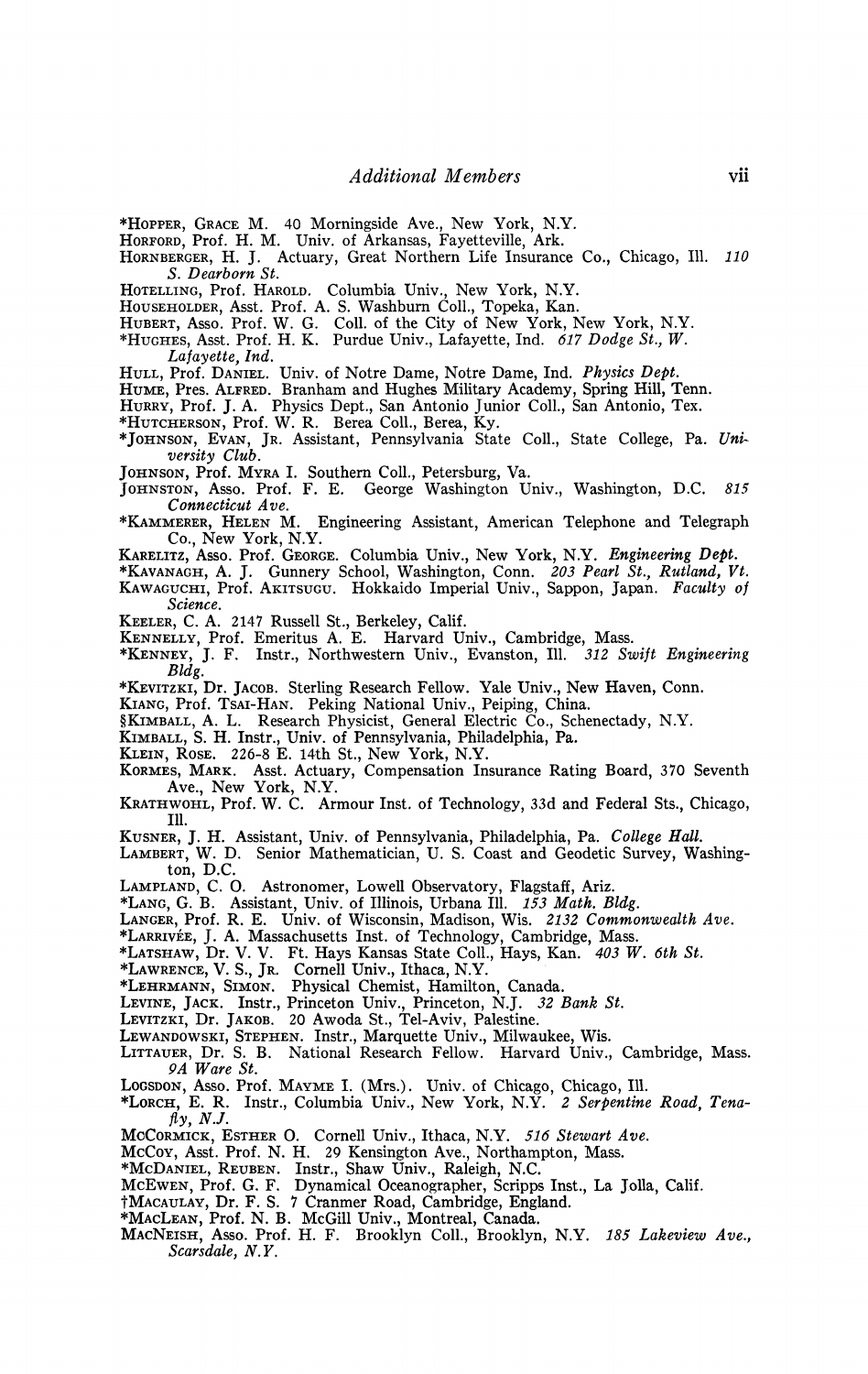- **MAIER, Dr. WILHELM. Univ. of Frankfort, Frankfort, Germany.**
- **MARCH, Prof. H. W. Univ. of Wisconsin, Madison, Wis.** *1825 Summit Ave.*
- **MARDEN, Asst. Prof. MORRIS. Univ. of Wisconsin, Milwaukee, Wis.**
- **\*MARY DE LELLIS (GOUGH), Sister. Incarnate Word Coll., Broadway, San Antonio, Tex.**
- **MAY, LIDA B. Borger High School, Borger, Tex.** *P.O. Box 1403.*
- **MEACHAM, Prof. E. D. Univ. of Oklahoma, Norman, Oklahoma.** *712 Lindsay St.*
- **\*MENDEL, Dr. C. W. Instr., Univ. of Chicago, Chicago 111.**
- **•MENGER, Prof. KARL. Univ. of Vienna, Vienna, Austria.**

**MENSENKAMP, L. E. Instr., Senior High School, Freeport, 111.** *808 West American St.* 

- **MERRILL, Asst. Prof. J. E. Univ. of Illinois, Urbana, 111.** *Observatory.*
- **MICHAL, ASSO. PROF. I.C. D. California Inst. of Technology, Passacrial, Calif.**
- **MILER, Asst. Prof. W. M. Tufts Coll., Medford, Mass.**
- 
- MILNE, Prof. W. E. Univ. of Oregon. Eugene. Ore.
- MITCHELL, Asst. Prof. A. K. Trinity Coll., Hartford, O
- Moore, Asst. Prof. L. T. Brooklyn College of the City of New York, Brooklyn **Moore** *Moore**MOORE***, <b>***MOORE MOORE COLLEGE OF THE COLLEGE OF THE CITY OF THE CITY OF THE CITY OF THE CITY OF THE CITY OF THE CITY OF THE CITY OF THE CITY OF THE CITY OF THE CITY OF THE CITY OF THE CITY OF THE*
- *69, C. B., Jr. N*
- **MORROW, Asst. Prof. D. C.** Coll. of the City of Detroit, Detroit, Mich.
- Morse, Prof. D. S. Union Coll., Schenectady, N.Y. 1372 Nott St.
- Moutron, Dean E. J. Northwestern Univ., Evanston, Ill. 1114 Col
- \*MUNRO, Dr. G. C. Instr., Univ. of Buffalo, Buffalo, N.Y.
- MURRAY, Prof. D. A. Retired. 3653 University St., Montreal
- \*MYERS, S. B. Instr., Harvard Univ., Cambridge, Mass. 34 Conant
- \*Newsom, Asso. Prof. C. V. Univ. of New Mexico, Albuquerque, N.M.
- \*NILE, DOROTHY P. (Mrs.). Columbia Univ., New York, N.Y. 2295 A **\*NIXON, J. C.** Box 362, Pikeville, Ky.
- \*O'CONNOR, Prof. Brendon. The Catholic Univ., Peiping, China.
- \*ODOMS, ALTA. Univ. of Cincinnati, Cincinnati, Ohio.
- OGLESBY, Prof. E. J. Univ. of Virginia, University, Va.<br>\*OLDENBURGER, RUFUS. Instr., Univ. of Michigan, Ann *1*
- **\*OLDENBURGER, RUFUS. Instr., Univ. of Michigan, Ann Arbor, Mich.** *1015 University*
- *Ave.*  **OLDS, Asso. Prof. E. G. Carnegie Inst, of Technology, Pittsburgh, Pa.** *1424 Barnsdale*
- OPPENHEIM, ALEXANDER. Lecturer, Edinburgh Univ., Edinburgh, Scotland. The Mathematical Institute, 16 Chambers St.
- PALL, Dr. GORDON. Lecturer, McGill Univ., Montreal, P.Q., Canada.
- \*PALMER, T. P. Harvard Univ., Cambridge, Mass. 19 Oxford St.
- PFEIFFER, Asso. Prof. G. A. Columbia Univ., New York, N.Y. Palisade, N.J.<br>PHILLIPS. Prof. H. B. Massachusetts Inst. of Technology. Cambridge. Mass.
- 
- **POLLOCK.** Asst. Prof. SAUL. Indiana State Teachers College.. Terre Haute. Ind.
- **POOR.** Prof. C. L. Retired. 35 E. 69th St., New York, N.Y.
- **POTRON, Prof. M. M. I. Pecole Ste. Genevieve, Versailles, Fr POTRON, Prof. M. M. J. l'ecole Ste. Genevieve, Versailles, France.** *2 rue de la Vieille-*
- $\overline{G}$ .  $\overline{B}$ . **PRICE, G. B. Instr., Harvard Univ., Cambridge, Mass.** *John Winthrop House J-43.*
- **\*PURCELL, E. J. 1938 Walnut St., Boulder, Colo.**
- QUIGLEY, Prof. MARY J. Boston Teachers Coll., Boston, Mass. *72 Grampian Way,*<br>Dorchester. Mass. *Dorchester, Mass.*
- 
- **RAINVILLE F. D. Instr. Thiy of Colorado. Boulder.** Co.
- **RAYNOR, Asst. Prof. G. E. Lehigh Univ., Bethlehem, Pa.**<br> **RAYNOR, Asst. Prof. G. E. Lehigh Univ., Bethlehem, Pa.**<br> **\*REAGAN. I. M.** Instr. Brooklyn Polytechnic Inst. Brooklyn N.V. 00
- **RECHARD, P. M. Inst., Brooklyn Polytechnic Inst., Brooklyn, N.Y.**<br>**RECHARD, Prof. O. H. Univ. of Wyoming, Laramie, Wyo.** 601 S. 13th St. *13th St.* **Rechard, N. Stratton St.**
- 
- **REEN, Asst. Prof. C. G. Gettysburg Coll., Gettysburg, Pa.** *316 N. Stratton St.*  **REES, MINA S. Instr., Hunter Coll., Park Ave. and 68th St., New York, N.Y.** *2292*
- *Loring PL*  **REID, Dr. W. T. Instr., Univ. of Chicago, Chicago, 111.** *Box 37, Eckhart Hall.*
- **REYNOLDS, Prof. C. N. West Virginia Univ., Morgantown, W.Va.** *217 McLane Ave.*  **\*RIORDAN, JOHN. Engineering Assistant, American Telephone and Telegraph Co., New**
- **York, N.Y.**
- **RISLEY, Dr. W. J. Hotel Plaza, Denver, Colo. RITT, Prof. J. F. Columbia Univ., New York, N.Y.** *300 W. 108th St.*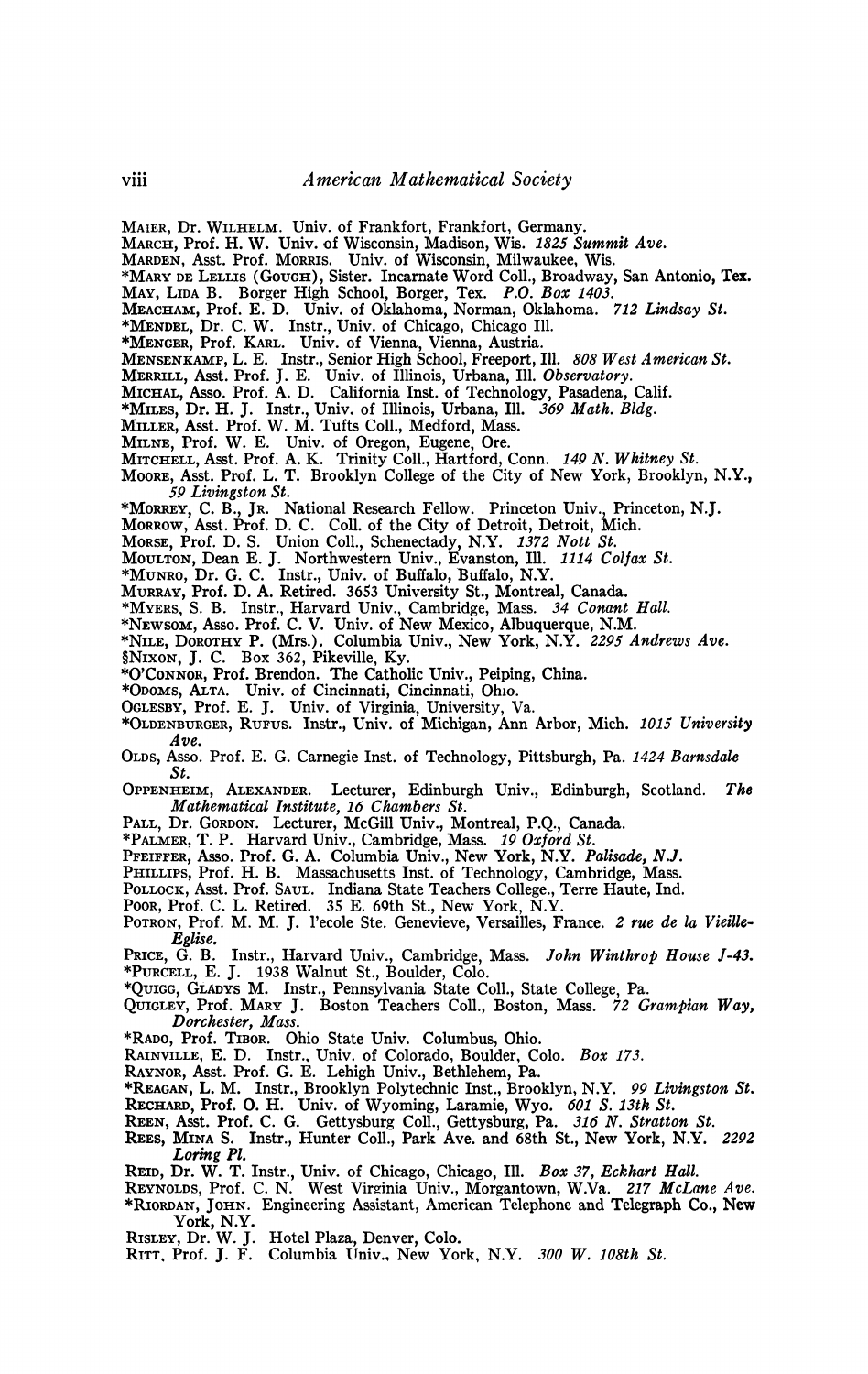**ROBERTS, Asst. Prof. J. H. Duke Univ., Durham, N.C.** *No. 1, Bickett Apt.* 

**\*ROSENBAUM, BENJAMIN. Instr., Milford School, Milford, Conn.** 

**ROULTON, J. A. Research Engineer, Atlantic Refining Co., Philadelphia, Pa.** *LeRoy Court Apartments, 60th and Warrington Ave.* 

**ROWE, Pres. J. E. Clarkson Memorial Coll. of Technology, Potsdam, N.Y.** 

**RUGER, Asso. Prof. H. A. Teachers Coll., Columbia Univ., New York, N.Y.** *Box 252, Teachers Coll.* 

**\*Ruiz, A. L. General Electric Co., Schenectady, N.Y.** *1000 Eastern St.* 

**\*RUST, Dr. W. M., JR. Instr., Rice Inst., Houston, Tex.** 

- **SANCHEZ-DIAZ, Asst. Prof. RAFAEL. Coll. of Agric. and Mech. Arts, Univ. of Porto Rico, Mayaguez, Porto Rico.** *P.O. Box 231.*
- **SANGER, Dr. R. G. Instr., Univ. of Chicago, Chicago, 111.** *116 S. Grove Ave., Oak Park, 111.*
- **\*SAN-TSANG, HSIEN. 208 Delaware Ave., Ithaca, N.Y.**

**\*SCHMEISER, Prof. MABEL F. Nebraska State Teachers Coll., Wayne, Neb.** 

- **•SCHOENBERG, Dr. I. J. Assistant, Univ. of Chicago, Chicago, 111.**
- **SCHOONMAKER, Prof. HAZEL E. Hartwick Coll., Oneonta, N.Y.**
- **•SCHOUTEN, Prof. J. A. Technical Univ. of Delft, Delft, Holland.** *Gebouwen Jagalaan.*  **SCHWEITZER, E. O. Chief Testing Engineer, Commonwealth Edison Co., 1241 Wau-**
- **kegan Road, Northbrook, 111.**
- **\*SCHWID, NATHAN. Univ. of Wisconsin, Madison, Wis.**
- **SEARCY, Asst. Prof. C. L. Univ. of Nevada, Reno, Nevada.** *University Station.*  **\*SEIDEL, Dr. WLADIMIR. National Research Fellow. Harvard Univ., Cambridge, Mass.**  *30 Mount Auburn St.*
- **SEIDLIN, Prof. JOSEPH. Alfred Coll., Alfred, N.Y.**
- **•SELL, WILLIAM. Instr., Univ. of Alabama, University, Ala.**
- **•SHANOK, CASPER. Bulkeley High School, Hartford, Conn.** *653 Congress Ave., New Haven, Conn.*
- **SHIRK, Prof. J. A. G. Kansas State Teachers Coll., Pittsburg, Kan.**

**SHOOK, Asst. Prof. C. A. Lehigh Univ., Bethlehem, Pa.** *1624 Millard St.* 

- **SINGER, Dr, JAMES. Instr., Princeton Univ., Princeton, N.J.** *172 Nassau St.*
- **\*SINKOV, ABRAHAM. Junior Mathematician, U. S. Civil Service, 1412 Chapin St., Washington, D.C.**
- SMITH, Dr. BURKE. Electrical Engineer. 212 W. Washington St., Chicago, Ill.
- **SMITH, HARTLEY L. Research Engineer, New England Power Construction Co., Room 1229, 89 Broad St., Boston, Mass.**

**SMITH, Prof. HERMAN L. Louisiana State Univ., Baton Rouge, La.** *Route 3.* 

**SMITH, Prof. I. W. North Dakota State Coll., Fargo, N.D.** *State College Station.* 

**SMITH, Prof. R. G. Kansas State Teachers Coll., Pittsburg, Kan.** 

**•SMITH, Asst. Prof. W. F. New River State Coll., Montgomery, W.Va.** 

- **SOKOLNIKOFF, Asst. Prof. I. S. Univ. of Wisconsin, Madison, Wis.** *North Hall.*
- **\*SPENCER, H. E. Cornell Univ., Ithaca, N.Y.**
- **SPERLING, A. A. Boys' Technical High School, Milwaukee, Wis.** *3607 N. 4th St.*
- **SPERRY, Asso. Prof. PAULINE. Univ. of California, Berkeley, Calif.** *1194 Cragmont Ave.*
- **SPINKS, M. J. Bridge Engineer. West Vine St., Wilmington, Ohio.**
- **STAFFORD, ANNA A. 184 N. Wildwood Road, Lake Forest, 111.**
- **\*STARCHER, Asst. Prof. G. W. Ohio Univ., Athens, Ohio.**

**STEINMETZ, MARY E. Shipley School, Bryn Mawr, Reading, Pa.** *545 Centre Ave.* 

**•STELSON, Asst. Prof. H. E. Kent State Coll., Kent, Ohio.** 

**•STEPHENS, Dr. R. C. Instr., Knox Coll., Galesburg, 111.** 

**•STEVENS, W. R. Meteorologist, U. S. Weather Bureau, Washington, D.C.** 

**•STOKES, Asst. Prof. RUTH W. Winthrop Coll., Rock Hill, S.C.** 

**•STROCK, E. E. 961 Roanoke Road, Cleveland Heights, Ohio.** 

**•SUNDE, E. D. Engineering Assistant, American Telephone arid Telegraph Co., New York, N.Y.** 

**•SWAIN, H. G. Assistant, Lehigh Univ., Bethlehem, Pa.** 

- **•SWANN, Près. W. F. G. American Physical Society. Bartol Research Foundation of the Franklin Inst., Swarthmore, Pa.**
- **TAYLOR, Prof. J. S. Univ. of Pittsburgh, Pittsburgh, Pa.** *103 Alumni Hall.*
- **TEACH, ASSO. Prof. V. B. Armour Inst, of Technology, Chicago, 111.** *6250 Harper Ave.*

**THIELMAN, Dr. H. P. Instr., Ohio State Univ., Columbus, Ohio.** *117 W. 9th Ave.*